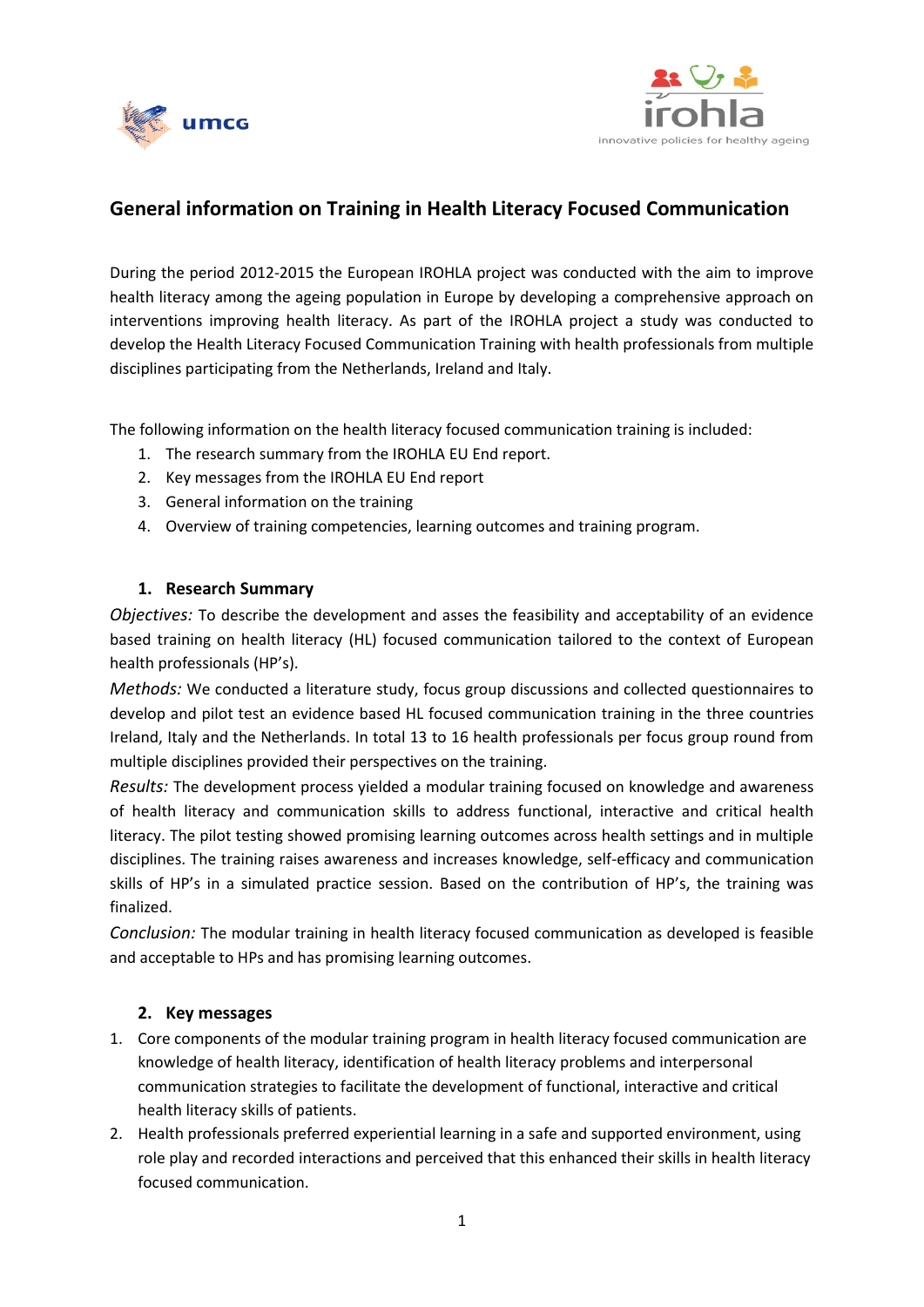



3. The training in health literacy focused communication as developed in three European countries is feasible and acceptable to health professionals across health settings and in multiple disciplines. Learning outcomes are promising and the training increased awareness, knowledge, self-efficacy and skills of professionals in a simulated practice session.

#### **3. General information on the training**

The overall training model of health literacy focused communication is shown in Figure 1. Health literacy focused communication is defined as a person-centred approach to enhance functional, interactive and critical HL and promote health by effective self-management. HL is promoted by tailoring communication and improving information exchange to enhance functional HL, shared decision making to enhance interactive HL and enabling self-management skills to enhance critical HL. The final aim of the training is to promote health by effective patient self-management. The health literacy levels interact, for example, a patient can experience problems with functional HL but has sufficient interactive HL to actively participate in treatment. Health professionals can influence health literacy through the application of communication strategies. The communication strategies interact as well and are used when appropriate.



**Figure 1. Model of training in Health literacy focused communication** 

#### **4. Overview of training competencies, learning outcomes and training program.**

The current training consists of three competencies: 1) to increase knowledge and awareness, 2) to teach skills and 3) to sustain skills and behavior change. The learning outcomes and workshops are structured around those three competencies, which are presented in Table 1. The health literacy communication training is 13 hours in total, including 5 workshops of 2-hours and 3 hours of selfstudy. The first workshop increases knowledge and awareness of health literacy. Workshops 2-4 increase communication strategies in a simulated session by interactive presentations and roleplays,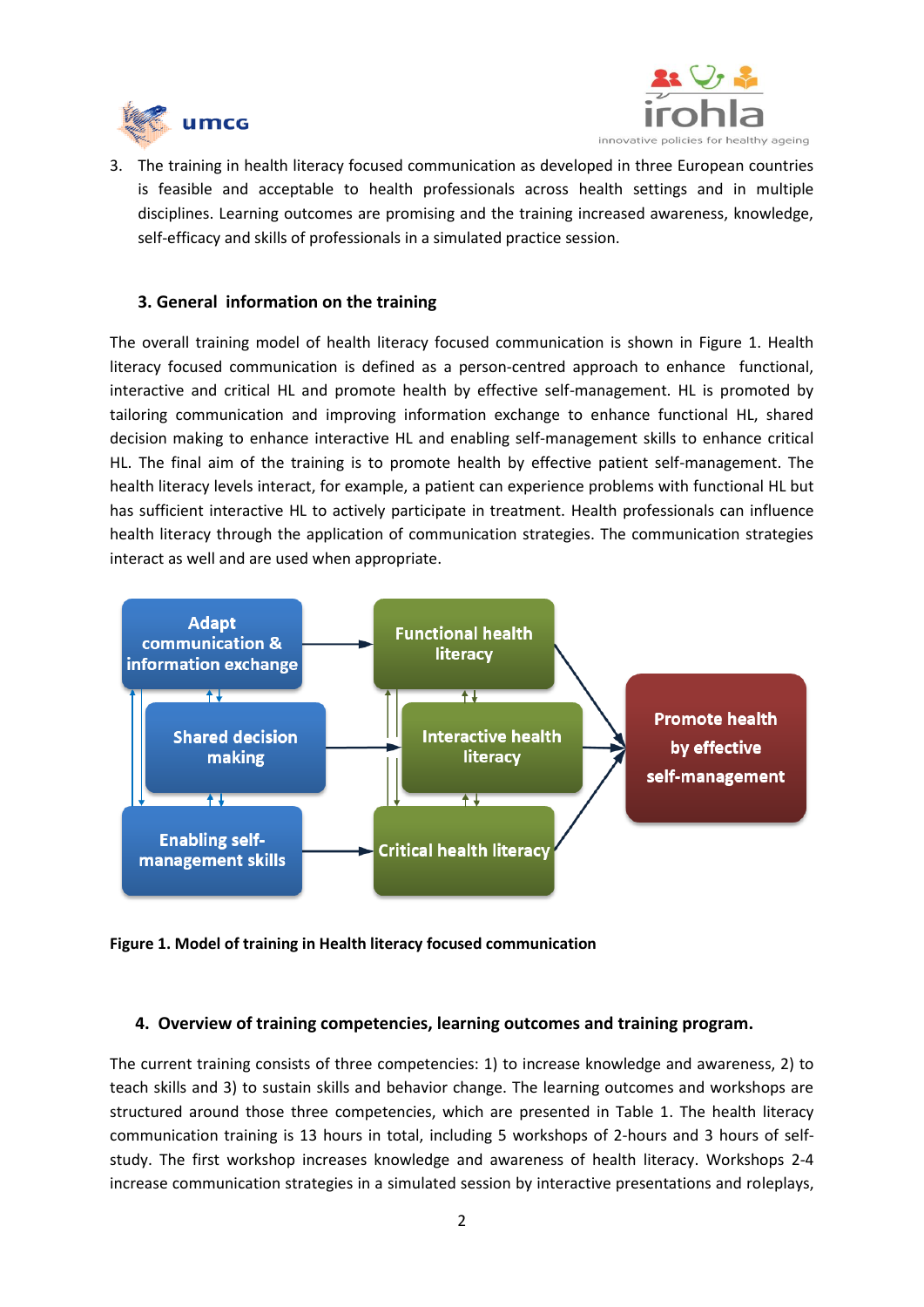



including a recorded interaction. The fifth workshop focuses on applying and sustaining the communication strategies by a practical format.

|  | Table 1. Competencies, learning outcomes and training modules of HL focused communication |
|--|-------------------------------------------------------------------------------------------|
|--|-------------------------------------------------------------------------------------------|

| <b>Competencies</b>                                                                                                                                                                                                                                                                                                                                                                                                                                                                                                                                                                                                                                                                                                    | <b>Effective learning Strategies</b>                                                                                                                                                                                                                                                      |
|------------------------------------------------------------------------------------------------------------------------------------------------------------------------------------------------------------------------------------------------------------------------------------------------------------------------------------------------------------------------------------------------------------------------------------------------------------------------------------------------------------------------------------------------------------------------------------------------------------------------------------------------------------------------------------------------------------------------|-------------------------------------------------------------------------------------------------------------------------------------------------------------------------------------------------------------------------------------------------------------------------------------------|
| & Learning outcomes                                                                                                                                                                                                                                                                                                                                                                                                                                                                                                                                                                                                                                                                                                    |                                                                                                                                                                                                                                                                                           |
| Competency 1. To inform and educate:                                                                                                                                                                                                                                                                                                                                                                                                                                                                                                                                                                                                                                                                                   | Preparation workshop 1: Read HL factsheet                                                                                                                                                                                                                                                 |
| Professionals know about and be aware of                                                                                                                                                                                                                                                                                                                                                                                                                                                                                                                                                                                                                                                                               |                                                                                                                                                                                                                                                                                           |
| HL problems, the impact of HL and know                                                                                                                                                                                                                                                                                                                                                                                                                                                                                                                                                                                                                                                                                 | Workshop 1 (2h): Knowledge and awareness of                                                                                                                                                                                                                                               |
| how to use interventions to tackle HL                                                                                                                                                                                                                                                                                                                                                                                                                                                                                                                                                                                                                                                                                  | health literacy:                                                                                                                                                                                                                                                                          |
| problems.                                                                                                                                                                                                                                                                                                                                                                                                                                                                                                                                                                                                                                                                                                              | Show video on definition of HL and review HL                                                                                                                                                                                                                                              |
|                                                                                                                                                                                                                                                                                                                                                                                                                                                                                                                                                                                                                                                                                                                        | factsheet.                                                                                                                                                                                                                                                                                |
| <b>Learning outcomes:</b><br>1. Can tell about the impact of limited<br>health literacy on health:<br>a. explain what health literacy is;<br>b. understand the impact that<br>limited health literacy has on<br>patient's health;<br>identify ways to<br>recognise<br>c.<br>patients with limited<br>health<br>literacy in practice.<br>Apply strategies that identify low health<br>2.<br>literacy and HL related problems in a<br>simulated session.<br>3. Evaluate your<br>identification<br>own<br>strategies in a simulated session and<br>explain<br>how<br>this<br>experience<br>can<br>improve communication with clients<br>4. Describe one change you can make to<br>your practice to improve identification | Impact of low HL: Show video of a patient with<br>$\bullet$<br>low HL and group discussion.<br>Recognition of limited HL<br>$\bullet$<br>Assessment on written education materials on<br>$\bullet$<br>HL focused communication.<br>Communication exercise on patient with low<br>٠<br>HL. |
| of low HL.                                                                                                                                                                                                                                                                                                                                                                                                                                                                                                                                                                                                                                                                                                             |                                                                                                                                                                                                                                                                                           |
| Competency 2. To teach skills: Increasing<br>skills of professionals to mitigate health<br>literacy related problems of patients with<br>limited health literacy and facilitate HL                                                                                                                                                                                                                                                                                                                                                                                                                                                                                                                                     | Preparation workshops 2-4: Read factsheet HL<br>focused communication and review visually<br>recorded interaction.                                                                                                                                                                        |
| focused communication.                                                                                                                                                                                                                                                                                                                                                                                                                                                                                                                                                                                                                                                                                                 | Workshop 2 (2h) Communication to enhance                                                                                                                                                                                                                                                  |
|                                                                                                                                                                                                                                                                                                                                                                                                                                                                                                                                                                                                                                                                                                                        | functional HL.                                                                                                                                                                                                                                                                            |
| <b>Learning outcomes:</b>                                                                                                                                                                                                                                                                                                                                                                                                                                                                                                                                                                                                                                                                                              | Interactive<br>presentation on gathering of<br>а.                                                                                                                                                                                                                                         |
| Explain HL communication strategies<br>1.                                                                                                                                                                                                                                                                                                                                                                                                                                                                                                                                                                                                                                                                              | information (open questions, observing non-                                                                                                                                                                                                                                               |
| that promote the development of                                                                                                                                                                                                                                                                                                                                                                                                                                                                                                                                                                                                                                                                                        | verbal communication)                                                                                                                                                                                                                                                                     |
| health literacy skills of patients.                                                                                                                                                                                                                                                                                                                                                                                                                                                                                                                                                                                                                                                                                    | Roleplay round 1 to practice gathering of<br>b.                                                                                                                                                                                                                                           |
| Apply HL communication strategies that<br>2.                                                                                                                                                                                                                                                                                                                                                                                                                                                                                                                                                                                                                                                                           | information.                                                                                                                                                                                                                                                                              |
| promote the development of health                                                                                                                                                                                                                                                                                                                                                                                                                                                                                                                                                                                                                                                                                      | Interactive<br>providing<br>presentation<br>on<br>c.                                                                                                                                                                                                                                      |
| literacy skills of patients in a simulated                                                                                                                                                                                                                                                                                                                                                                                                                                                                                                                                                                                                                                                                             | information<br>(clear communication,<br>teach                                                                                                                                                                                                                                             |
| session.                                                                                                                                                                                                                                                                                                                                                                                                                                                                                                                                                                                                                                                                                                               | back).                                                                                                                                                                                                                                                                                    |
| Evaluate your own HL communication<br>3.<br>strategies that promote development of                                                                                                                                                                                                                                                                                                                                                                                                                                                                                                                                                                                                                                     | Roleplay round 2 to practice providing of<br>d.<br>information.                                                                                                                                                                                                                           |